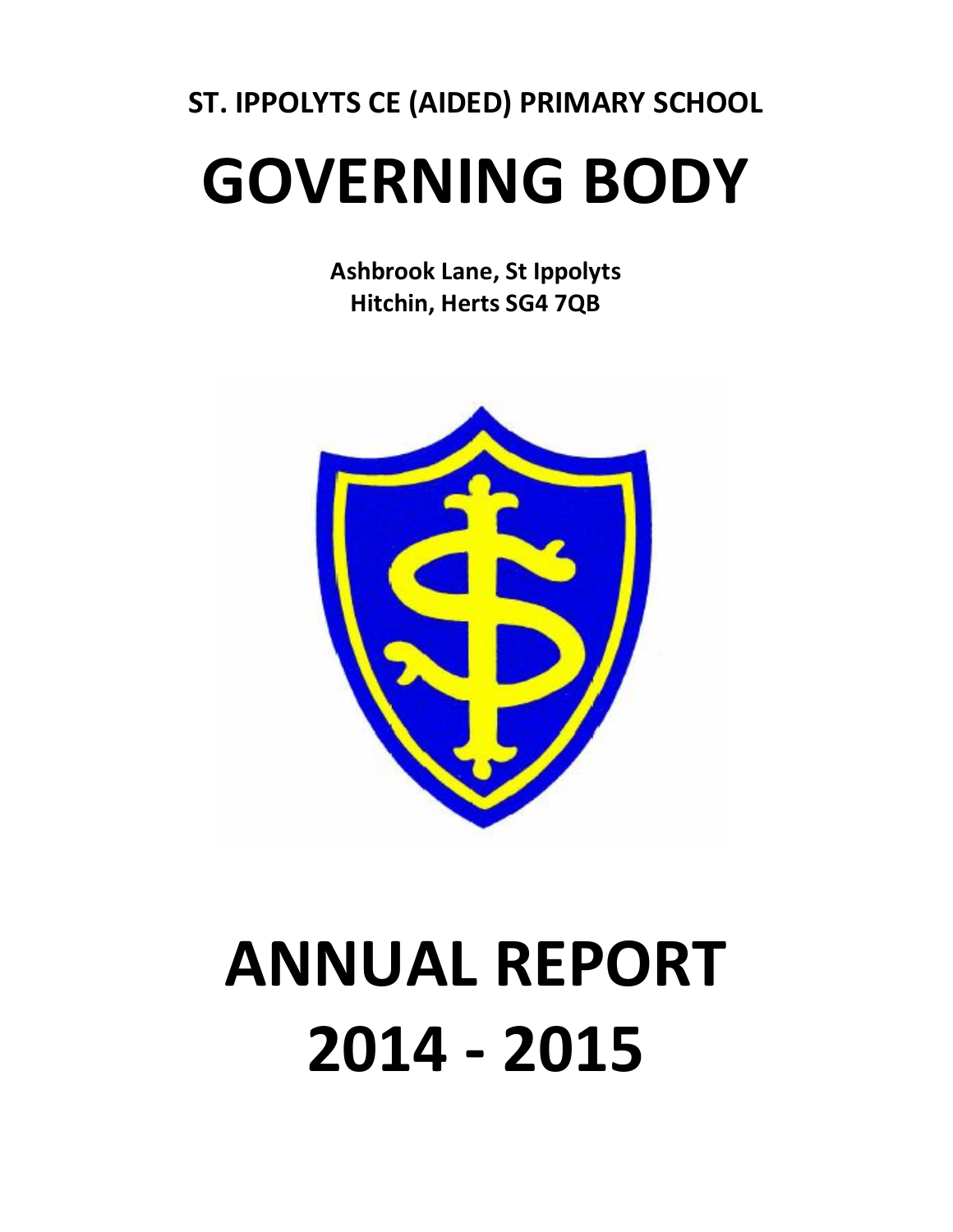#### **CHAIR'S REPORT**

#### **2014 - 2015**

Another school year is coming to an end. This has been a long and challenging year for the school, the introduction of the new National Curriculum; the system of assessment throughout the school has been changed (but still the school had to deal with the old curriculum and old system of assessing for Years 2 and 6); there has been the introduction of the new SEN Code of Practice and all that that entails; we had a SIAMS inspection, which is always a robust and rigorous inspection; we have successfully recruited a new Inclusion Coordinator, a Site Manager, and we have increased the number of Teaching Assistants so that each class has its own designated TA; we have ventured into sponsorship with Satchells; we have reviewed and revised our Constitution in line with government requirements; and we have consulted on and reviewed our Admissions Policy.

There have been developments to the school site. There is the barrier which is proving to be very effective in preventing visitors from driving down onto the site. The bins have been relocated to the top of the drive in a smart new bin store. Pavements and kerbs have been repaired. Class 2 have a new window which enables the teacher to see the children in the outside play area. The play area has been re-surfaced and the fencing by the steps replaced. The two bell towers on the old building have been repaired. The school hall floor has been renovated. Tom Williams has very kindly put in a permissive path between the church and the churchyard and this will make it much safer for the children when they have to walk to the school playing field.

All this has been carried out whilst delivering and "ensuring that each child has the best possible education within the context of a caring Christian community", providing curriculum enrichment and varied experiences and opportunities for the children. These include trips, visitors, residential trips, Science Days, Arts Days, music evening – the list is endless. The school's website "gallery" shows it all.

I would like to thank all the staff for their continued hard work and enthusiasm and for making the school the very special place it is, where every child is valued and nurtured.

I would like to convey our thanks to the PTA for working so hard to provide some of those "extra" opportunities for the children.

And, lastly, the Governors – thank you for all your hard work and support. They are all volunteers and their time and support is really appreciated.

Jane Thake **Chair of Governers**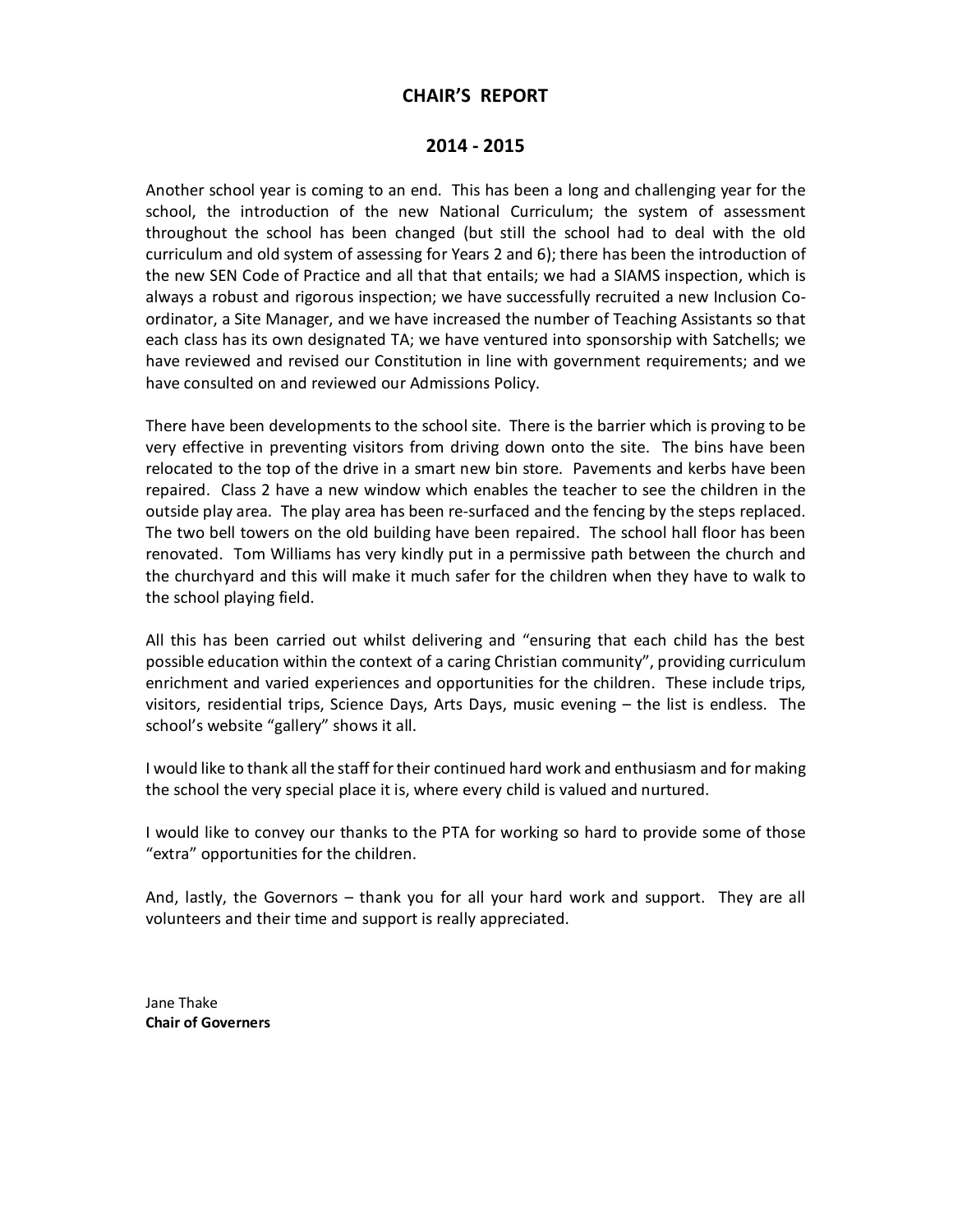#### **WHO ARE THE GOVERNORS?**

| <b>Name</b>                         | Type of governor      | <b>Until</b> |
|-------------------------------------|-----------------------|--------------|
| Jane Thake<br>Chair                 | Diocesan Foundation   | 31.08.18     |
| <b>Helen MacInnes</b><br>Vice Chair | Diocesan Foundation   | 31.03.16     |
| Revd Ann Pollington                 | Incumbent             |              |
| <b>Trevor Smith</b>                 | <b>PCC Foundation</b> | 07.02.19     |
| Carol Scott                         | Local Authority       | 31.08.18     |
| Jill Eaton                          | <b>PCC Foundation</b> | 07.02.19     |
| Stephen Rule                        | <b>PCC Foundation</b> | 31.01.17     |
| Martin Stevenson                    | Parent                | 07.02.19     |
| Dee Soden                           | <b>PCC Foundation</b> | 07.02.19     |
| Rachel Peddie                       | Headteacher           |              |
| Gayle Stewart                       | Staff                 | 31.08.17     |
| Kerry Ingle                         | Staff                 | 31.08.17     |
|                                     |                       |              |

Clerk to the Governors Jackie Trenear

The total number of governors is 12 and our constitution determines the make up of the Governing Body. The constitution has been reviewed and revised in line with government policy and the new constitution will come into effect on 31.08.15

The Chairman and the Clerk can both be contacted via the school office.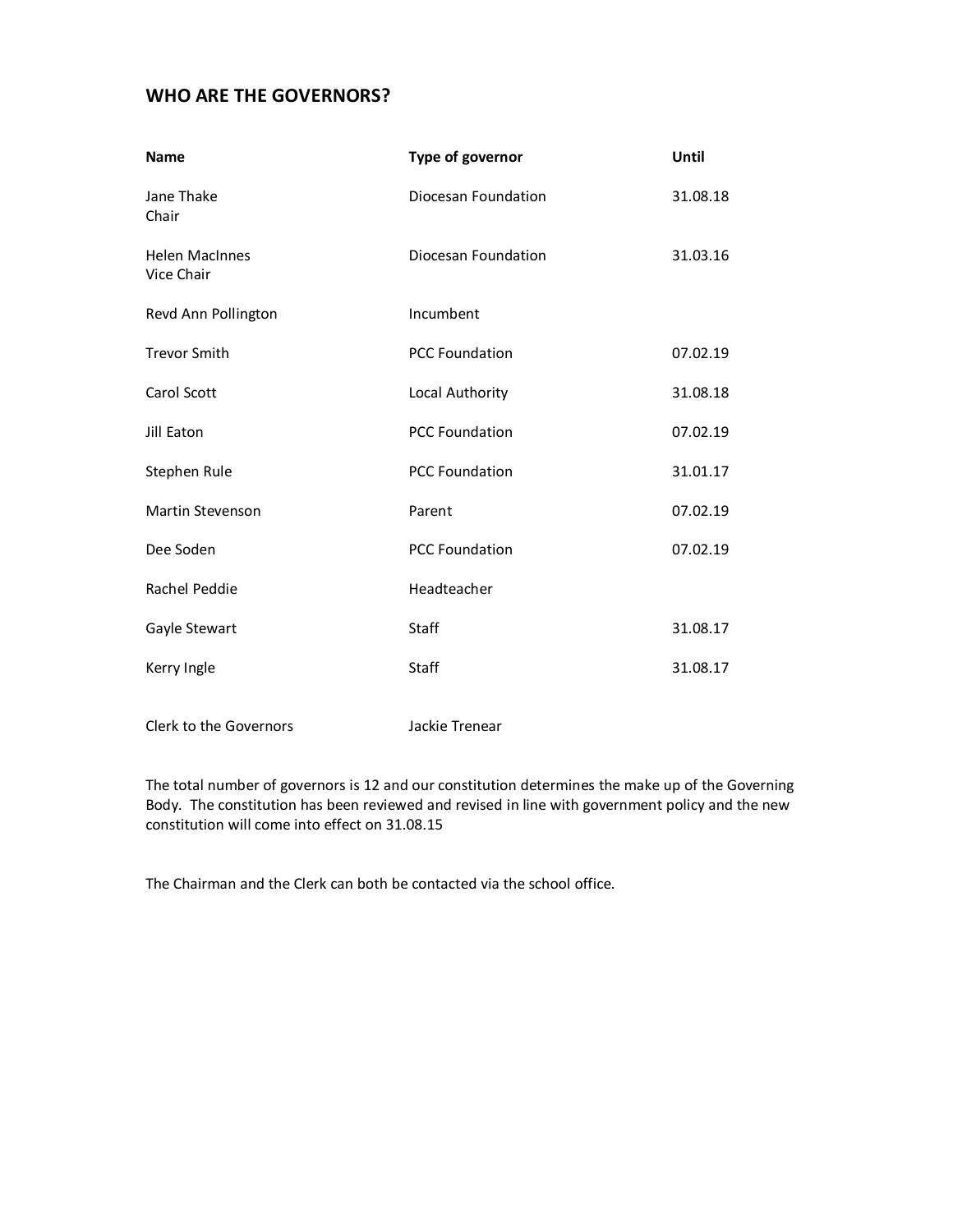#### **YOUR GOVERNING BODY AND WHAT THEY DO**

The role of the governors is to set strategic direction, to hold the school leaders to account for improving performance and to make sure that money is well spent. They advise and support the Headteacher and staff in their task of meeting the educational and social needs of all the children in school. As a voluntary aided school, the governors are responsible for the whole school building, (interior and exterior). The responsibilities of the school governors are all collective and would be impossible to fulfil without the willing cooperation of all the people who are concerned with the school.

The Governing body meets twice per term. Much of the work of the governors is carried out by committee. These are: Finance and Personnel, Admissions, Premises, and Teaching, Learning and Curriculum. The committees meet throughout the year

As a voluntary aided school, the governors are responsible for Admissions, Health and Safety, Religious Education and Collective Worship policies.

The Governors support the school in many ways: assisting at special events such as Arts Days, school trips, cookery lessons, attending assemblies, School Council, PTA events, and providing some support in the classroom.

#### **FINANCE AND PERSONNEL REPORT**

The budget is set each year in April and is approved by the Governors. During the year the committee monitors the accounts and looks at expenditure against budget, and look into any variances. When allocating funds consideration is given to the School Development Plan and its priorities. The school's budget share is allocated by the local authority and is determined by a formula which is based mainly on the number of pupils. It includes an allocation for SEN (special educational needs). The budget share, together with the carry forward from the previous year gives us our total budget.

The budget share for 2014-2015 was approximately £600,000. About 80% of this covers total staffing costs (teaching, support, administration, and site staff). The remainder covers premises, maintenance, running costs, equipment and resources. Careful monitoring ensures that the best possible use is made of funds available.

The Personnel duties of the committee include ensuring that the school's performance management policy is upheld and procedures followed, staffing is reviewed and recruitment where necessary is carried out, and relevant policies are kept under review.

This year has seen the recruitment of several members of staff; an EYFS/KS1 Leader and teacher for Class 1, part time teacher for Class 2, Inclusion Coordinator (InCo), 3 part time Teaching Assistants and a Site Manager. At a time when many schools are facing a recruitment crisis, we are very fortunate to have a full, experienced staff team in place.

Jane Thake Chair of Finance and Personnel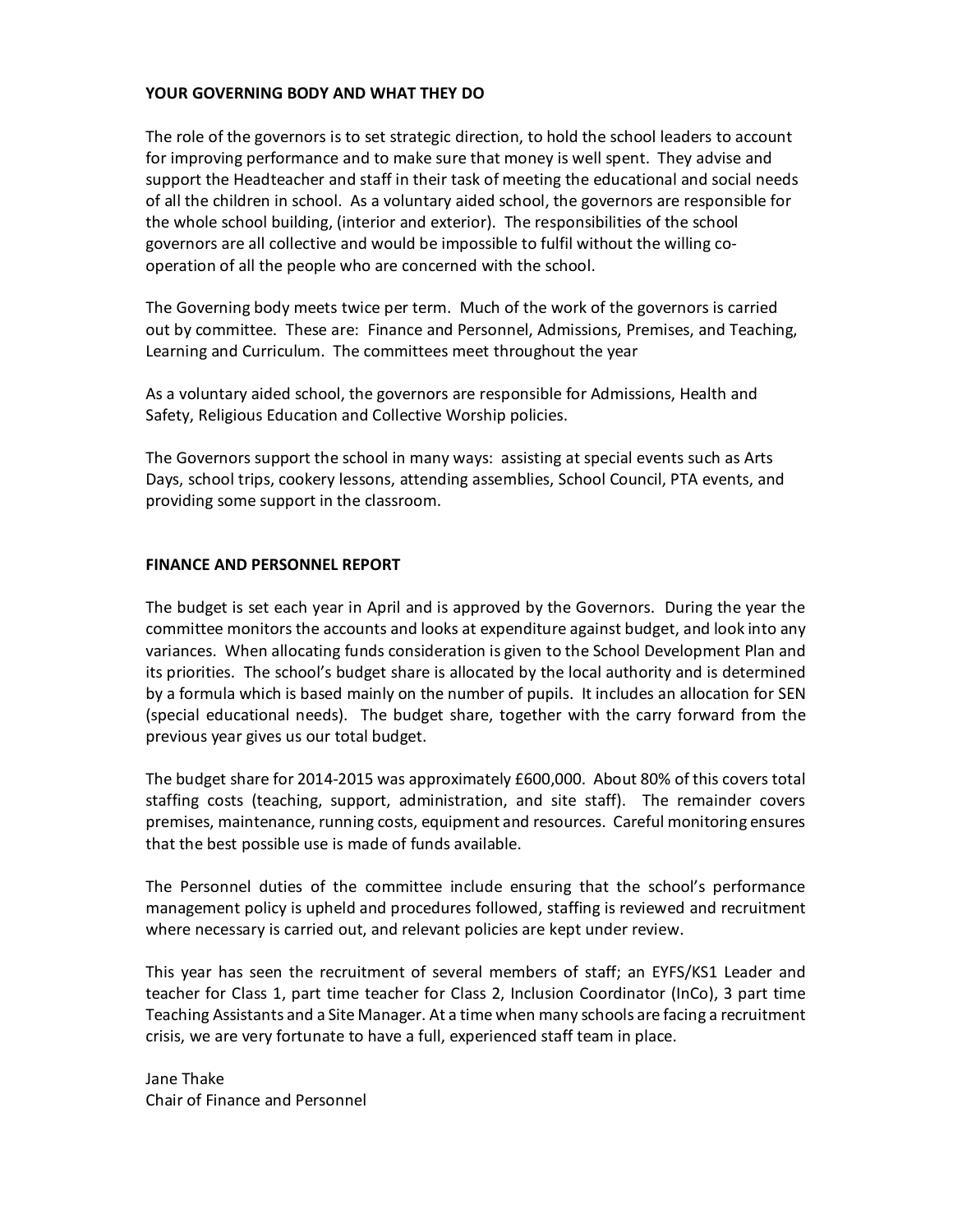#### **PREMISES**

The Premises Committee oversees the condition of the school buildings and grounds and is responsible for Health and Safety systems such as the fire alarm system etc.

We help determine development, refurbishment and maintenance programmes along with reacting to contingency issues ie property damage/power plant breakdowns.

During the past year, projects have included the installation of a safety barrier, repair and resanding of the hall floor, relocation of the bin store, bell tower repairs and the appointment of a new Site Manager.

Steve Rule Chair of Premises Committee

#### **ADMISSIONS**

As in previous years, it is the Admissions Committee's responsibility to ensure that our Admissions Policy is correctly administered and although the process is centralised through the Local Authority, as a Church of England Voluntary Aided school, we are the admitting authority. The committee also deals with any appeals that may occur.

During the past year, we entered into a consultation exercise to change how some of the geographical area within our current catchment area is prioritised. This consultation involved a great deal of work by some of the committee members, and after due consultation with all the necessary organisations and councils, the new Admissions policy has been ratified and will take effect from September 2015 for admissions 2016 -17.

Revd A Pollington Chair of Admission Committee

#### **TEACHING, LEARNING AND CURRICULUM**

This committee meets once per term to discuss all aspects of teaching, learning and curriculum. Committee members make regular visits into school to learn about all areas of the curriculum throughout the school. Reports are made to the governors. SEN within the school is closely monitored with regular reports. Presentations are made to the committee to make them aware of any new developments. This year the committee has focussed on the requirements of the new national curriculum and the implications for assessment without 'levels'.

Carol Scott Chair of TLC Committee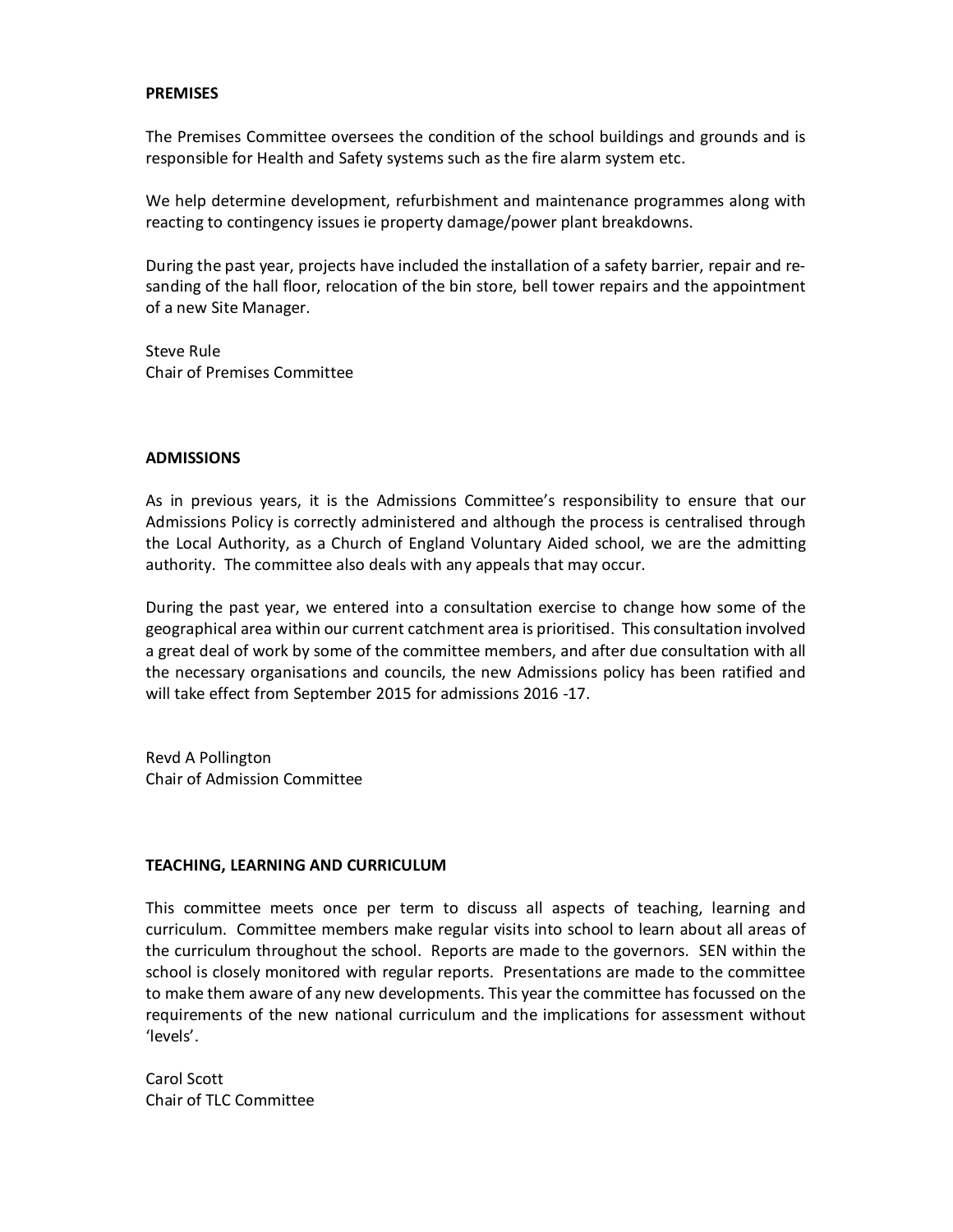#### **HEADTEACHER'S REPORT 2014 – 2015**

Autumn 2014 saw the introduction of a number of new national initiatives: the new National Curriculum, new SEN Code of Practice, and new arrangements for assessment following the removal of levels; teachers have been very busy implementing the many changes these have brought. It has been a very busy year as ever!

September saw us welcoming 20 new children into our school community, along with their new teacher, Miss Ingle, who joined the St Ippolyts team as a Senior Leader, overseeing the learning of all the younger pupils in school in Early Years and Key Stage One. We also welcomed Mrs Witt who joined us to work in the school office.

During the autumn term we held 'Friendship Week' which incorporated lots of work around bullying, particularly the role of the bystander. We had a visit from storytelling company, Gripping Yarns, who gave us a very thought-provoking drama performance entitled 'Standing By' to illustrate this message.

Family Week took place in October; this is a lovely opportunity for a parent or relative to spend time in class getting to see first-hand the type of activities the children do on a daily basis. It is always well supported and is fast becoming a favourite feature of the school calendar. Class 3 spent a fantastic day at The Living Rainforest in Berkshire in October for their Geography topic and we held our annual Harvest Festival, supporting the Bishop of St Albans' Harvest Appeal.

Throughout the autumn we spent a lot of time in school thinking about and commemorating the First World War centenary. Every child in school made a poppy for class wreaths that were taken to Church on Remembrance Day. The school choir gave a very moving performance of a specially commissioned song entitled 'We will remember them' at the war memorial. That week also saw our Year 6 children visit the Poppy Factory in Richmond, a very interesting day where they got the chance to make poppies and wreaths with the people who work there.



Class 4 had a wonderful trip to Sky Studios in November where they experienced being news reporters and journalists. They prepared news reports about endangered animals and we saw their very professional footage in the Class 4 assembly!



There were also a number of sporting events across the autumn term, not forgetting our annual Christmas celebrations including the Class 1 Nativity, Carol Service, Christmas Dinner and class parties. The school choir also visited local nursing homes again to sing carols for the residents.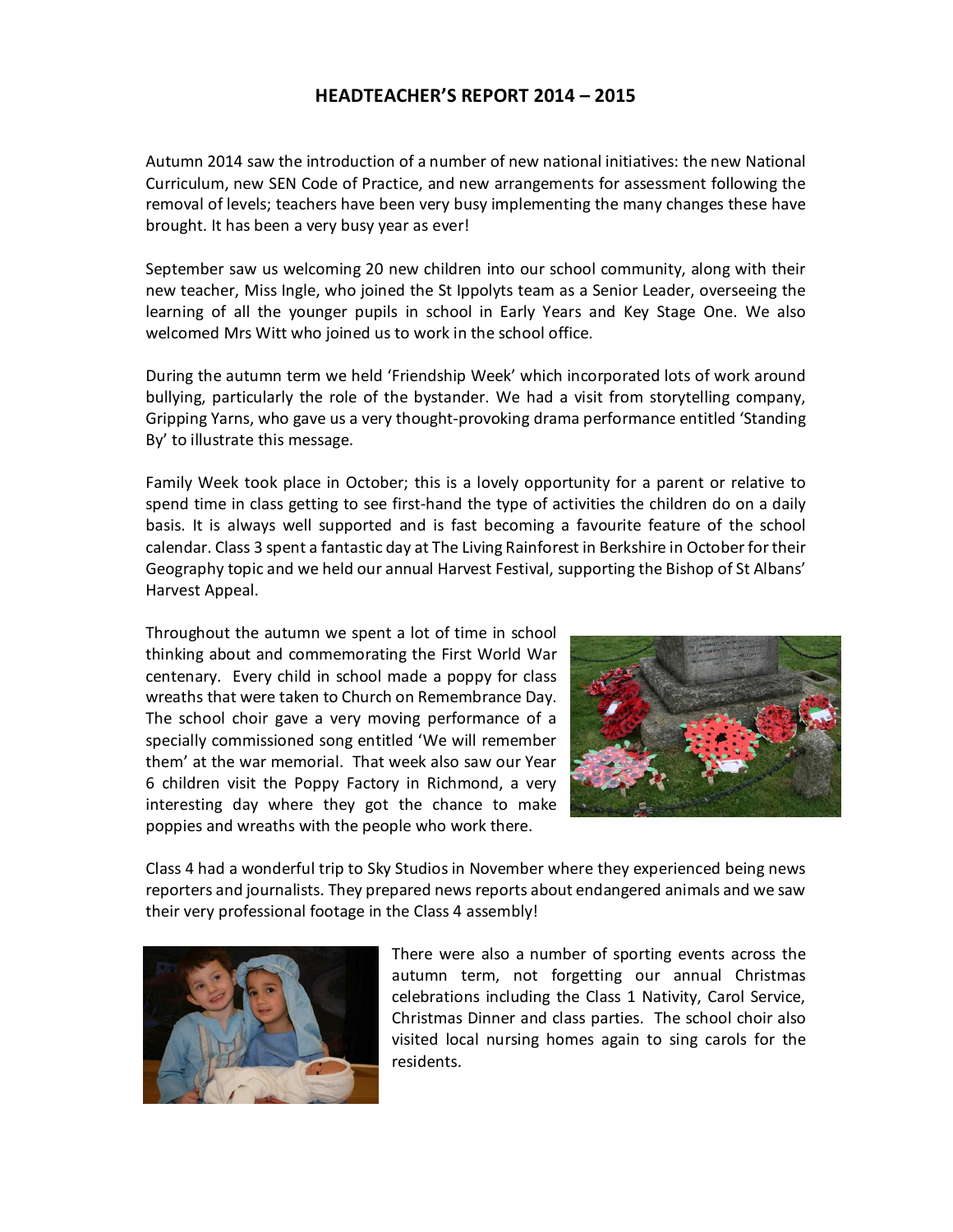In the spring we welcomed two new members of staff, Mrs Crawley as Inclusion Coordinator and Mrs Nichols as Class 2 teacher, both have been fabulous additions to our team here. Our popular Arts Days were held in January, this year on the theme of China. As part of the workshops, children participated in traditional Chinese lion and dragon dancing and tried martial arts, thanks to the expertise of NAMA. The arts days were filled with a huge range of activities, a riot of colour and excitement, leading to a beautiful exhibition in the main foyer.





This year the school choir also took part once again in 'Young Voices' at the 02 Arena. They formed part of a massed choir of over 7000 children from across the South East – a fabulous experience for all.

In February the school underwent its SIAMS Inspection (Statutory Inspection of Anglican and Methodist Schools) and we were delighted with our report that graded us Outstanding in every category; this is a short extract:

- · *The school's distinctively Christian family atmosphere has a significant impact on pupils' high achievement and progress.*
- · *There is a strong link between the newly introduced Christian Values Education Programme and pupils' attendance and exemplary behaviour.*
- · *The inclusive, holistic and high quality teaching, which is supported by Christian values, enables all pupils to achieve to the best of their abilities*
- · *The high quality displays reflect the value put on the pupils and create an inspirational learning environment in which pupils' spiritual, moral, social and cultural development can flourish.*



March always seems to be a very busy month at St Ippolyts and this year was no exception. It included World Book Day, a visit from Owl Time, Red Nose Day, hatching chicks through the Living Eggs programme (including the return of the popular Chick Cam!), a solar eclipse and two fantastic Science Days where children tried their hand at all manner of scientific skills working in small groups across the school.

The spring term ended with our annual Easter Service which is always a moving experience as children process through the different 'Stations of the Cross' around the school and village.

After Easter we welcomed three new Teaching Assistants to our team: Mrs Shipp, Mrs Gemmell and Ms Marinho. This has enabled us to increase the number of support hours for every class which is fantastic. Children in Year 6 took their 'SATs' in May and although we do not have the results yet, we expect them to have done very well as they had worked SO hard all year.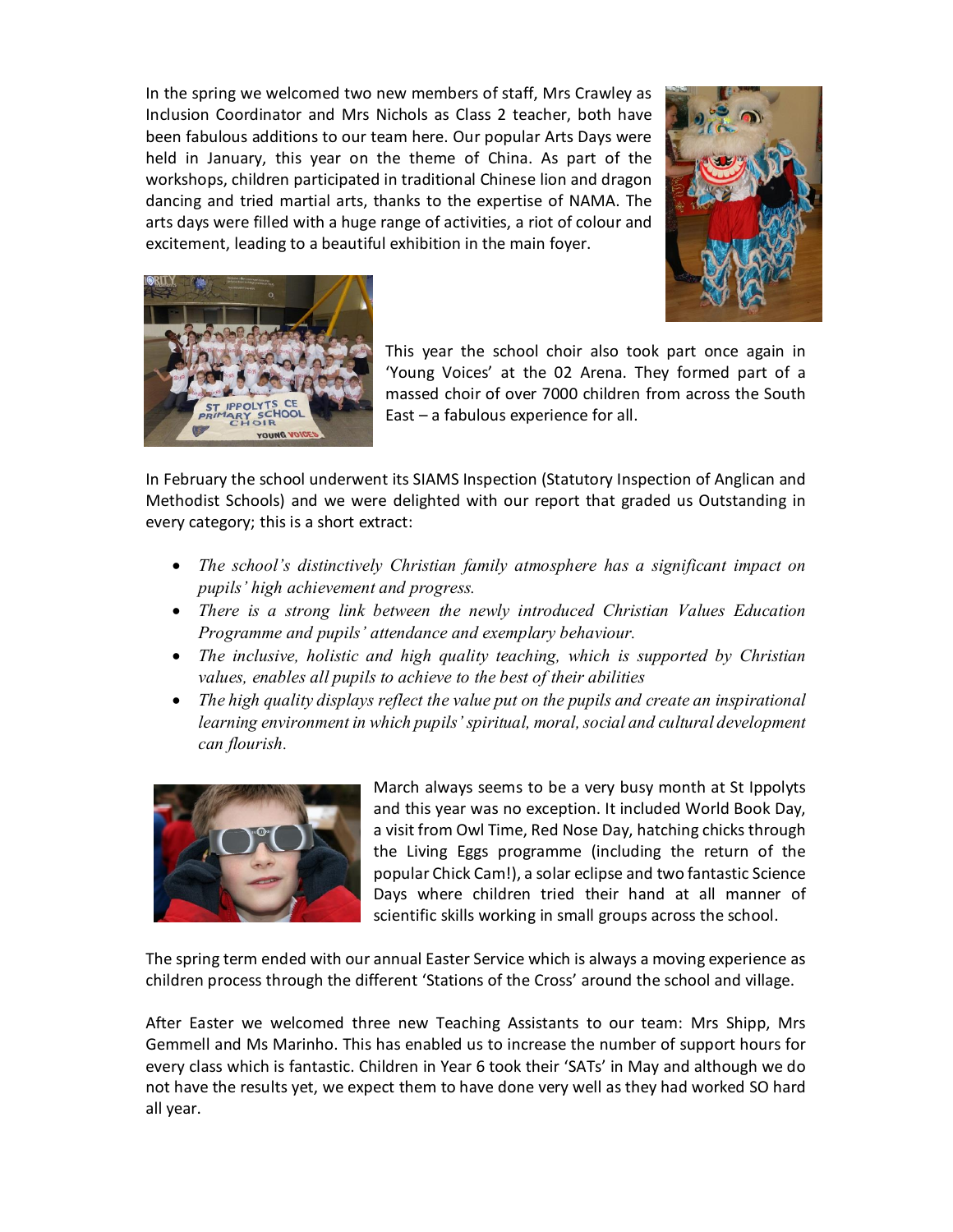

Our Sports Day underwent a transformation this year thanks to the hard work and vision of Mrs Hoar and Mr Jefferies. Children of all ages participated in a wide range of track and field athletics events, accumulating points for their team. The new format meant that the children were fully participating throughout the afternoon.

The winning team this year was Team Wembley and they were awarded the smart new sports day trophy, adorned with blue ribbons.

Class 1 spent an enjoyable time at Willows Farm in May and learned lots about the different animals. As with all the classes when they go out of school on trips, their behaviour and enthusiasm was amazing!

The children in the Young Worship group organised a very successful Bring and Buy Sale in response to the terrible earthquake in Nepal. The whole school community got behind them and they raised a fantastic total to donate to the earthquake appeal. Closer to home we continue to support the Hitchin Food Bank and national annual charity days for Children in Need, Red Nose Day and Guide Dogs.

The summer also saw the launch of our 'Early Bird Club'; a much needed and long overdue before-school childcare service, daily from 8am. This is proving to be a popular initiative for working parents and interest is growing markedly. The children have a wide range of activities on offer such as table tennis, craft activities, ball games, construction kits, puzzles and even parachute games! We are really pleased with how the club is going so far and have received very positive feedback from families who have used it.



Year 5 and 6 went on their residential school journey to PGL Barton Hall in Devon in June. We had glorious summer weather and over the course of the weekend they did a huge range of activities and outdoor pursuits. School Journey is a highlight of the school year for the children in Years 5 and 6; it is wonderful to see them try out new things, learn to be independent and grow in confidence over the course of four days.

Other trips in the summer have included Class 2 to Mountfitchet Castle, Class 3 to Celtic Harmony and Class 4 to the Thames Barrier.

This year the children have also been fortunate to be invited to a number of events at nearby Princess Helena College: a choir workshop with composer, Rufus Frowde, a street dancing and cheerleading session, a Maths 'Happy Puzzle' Day and a Pentathlon competition. All of these are offered free of charge enabling our children to take part for the small cost of coach travel; we are very grateful to PHC for their generosity.

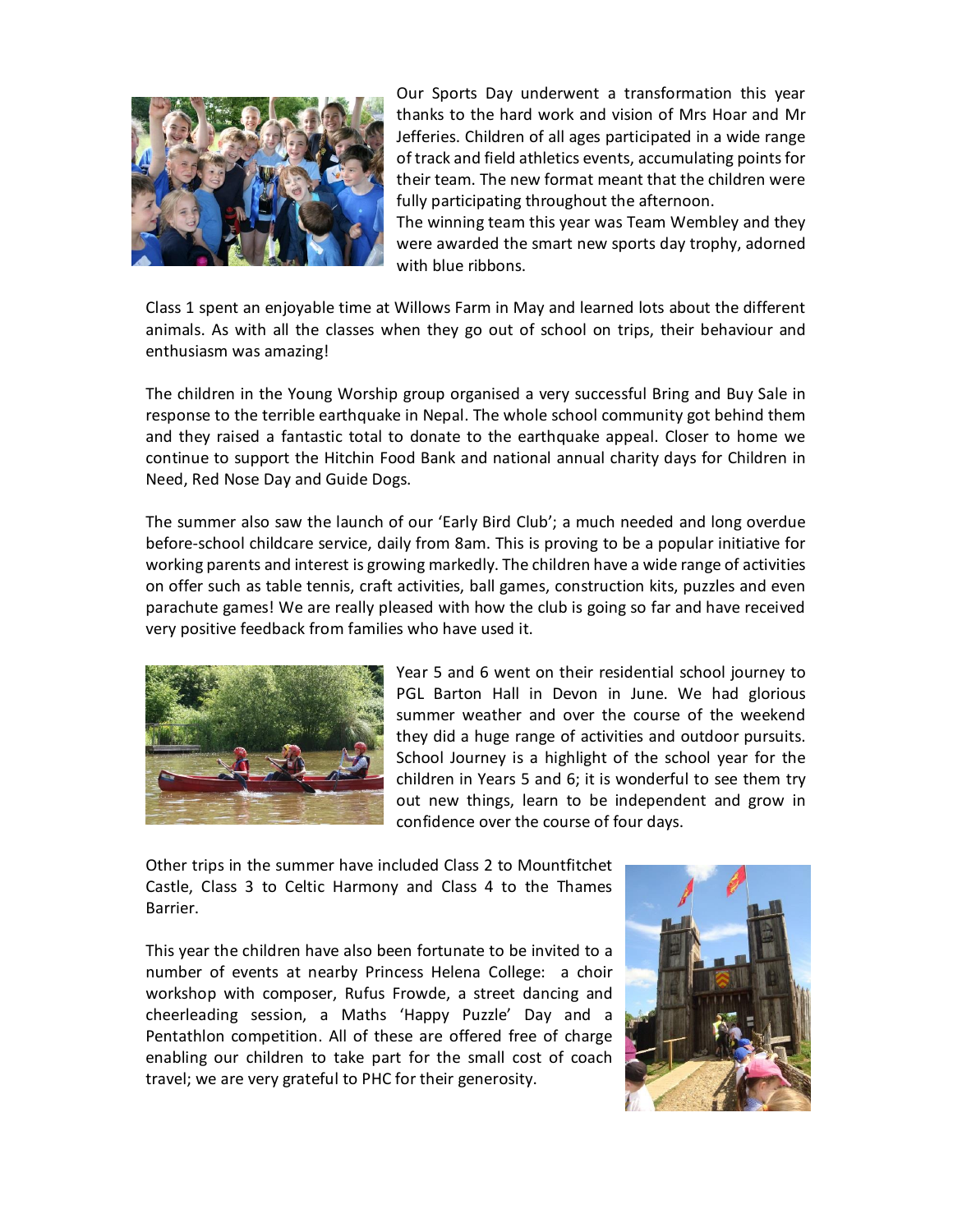Classes 3-5 are currently busy preparing for their annual drama production, this year 'Pirates of the Curry Bean' and I have no doubt that it will once again be a fantastic two evenings of entertainment for parents and families. This will be closely followed by the usual end of term celebrations and events for Year 6 as they prepare to move on to their secondary schools.

This year we have also been fortunate once again to have a willing band of parent helpers: gardening, cooking, arts days, school trips, hearing readers and so much more. Your help is so valuable to us and we are very grateful for you giving up your time.

We are especially indebted to the volunteers on our PTA who work tirelessly throughout the



year to organise fundraising events and activities; this year has seen them introduce some fantastic new events – the family Treasure Hunt, Camp Out weekends, 5K Family Fun Run, Groovy Movers dance sessions and cake decorating classes, which have all been great successes. Alongside these are the familiar favourites of Christmas and Summer Fairs, craft afternoons, movie and munch, book fairs, discos and cake days to name a few.

The funds raised by the PTA go directly to enhance the opportunities for all the children in school and we are so grateful for their hard work.

This year alone they have funded the Gripping Yarns storyteller, Christmas disco for the children's parties, Chinese Arts Days lion dancing and martial arts workshops, 'Mad Science' visit, Living Eggs project, new reading books for Key Stage One as well as termly donations to each class for new resources for the classrooms.



If you have never got involved with the PTA before but could spare a couple of hours a month, we would really love you to come along as many hands really do make lighter work!

As we approach the end of term I would like to say a big thank you to our wonderful staff here at St Ippolyts. They work **so** hard to give all pupils here the very best opportunities and always go the extra mile. This year has been particularly challenging with all the new changes and approaches to embed, but as ever they have given their all every step of the way and I am so very grateful for their enthusiasm, professionalism and commitment to the children of St Ippolyts.

Enjoy the summer break, and we look forward to seeing you back in September for another busy year! Our love, prayers and best wishes go with the Year 6's as they make the big move to their secondary schools – good luck Year 6, come back and tell us how you are getting on!

Reddie

Mrs RE Peddie **Headteacher**

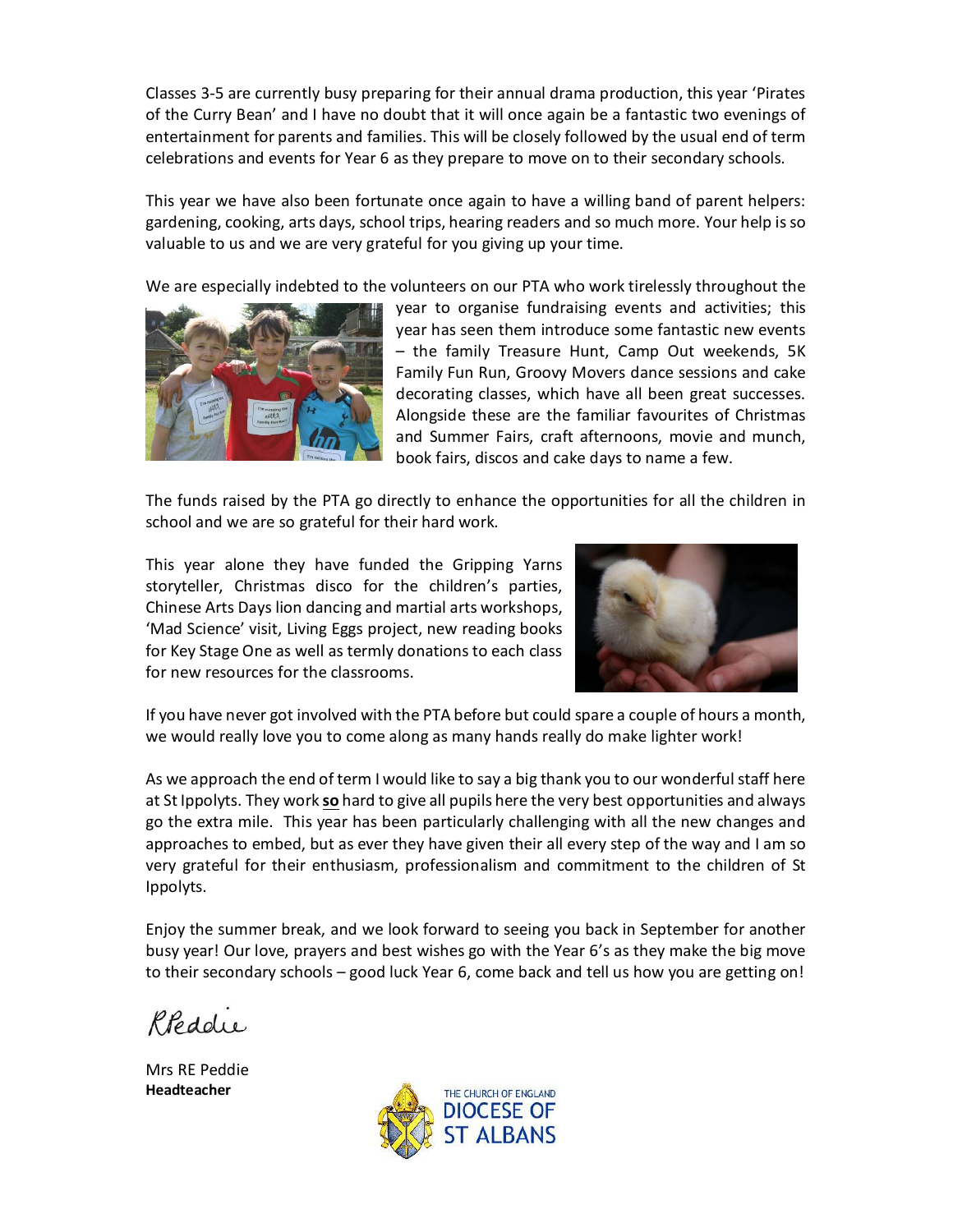## **2014 KEY STAGE TWO ASSESSMENT RESULTS**

| <b>READING</b>                          | <b>GRAMMAR PUNCTUATION &amp;</b><br><b>SPELLING</b> | <b>MATHS</b>                           |
|-----------------------------------------|-----------------------------------------------------|----------------------------------------|
| 194.5% Level 4 and above as<br>follows: | 77% Level 4 and above as follows:                   | 94.5% Level 4 and above as<br>follows: |
| 11.2%<br>Level 4                        | 15.9% Level 4                                       | 44.6% Level 4                          |
| Level 5<br>77.8%                        | 55.6% Level 5                                       | 44.4% Level 5                          |
| 5.5%<br>Level 6                         | 5.5% Level 6                                        | Level 6<br>5.5%                        |

These tables show the percentage of children achieving each level in 2014, compare to national end of key stage 2 teacher assessment levels and test results for 2013.

The total number of eligible children is 18

Figures may not total 100 per cent because of rounding

| <b>TEACHER ASSESSMENTS: % at each level</b> |          |          |                |         |         |         |          |
|---------------------------------------------|----------|----------|----------------|---------|---------|---------|----------|
|                                             | W        | Level 1  | Level 2        | Level 3 | Level 4 | Level 5 | Level 6  |
| <b>ENGLISH</b>                              | $\Omega$ | $\Omega$ | $\Omega$       | 6       | 33      | 61      | $\Omega$ |
| <b>National</b><br>data                     |          | 1        | 2              | 10      | 48      | 37      | 1        |
| <b>MATHS</b>                                | $\Omega$ | $\Omega$ | $\Omega$       | 6       | 50      | 39      | 6        |
| <b>National</b><br>data                     | 1        | 0        | $\overline{2}$ | 10      | 45      | 36      | 6        |
| <b>SCIENCE</b>                              | 0        | $\Omega$ | $\Omega$       | 0       | 56      | 44      | $\Omega$ |
| National data                               | 1        | 0        | $\overline{c}$ | 10      | 50      | 38      | 0        |

| <b>TEST RESULTS % at each level</b>     |                      |    |    |    |   |  |
|-----------------------------------------|----------------------|----|----|----|---|--|
|                                         | Below L <sub>3</sub> | 3  | 4  | 5  | 6 |  |
| GPS (grammar punctuation &<br>spelling) | 0                    | 22 | 17 | 56 | 6 |  |
| National data                           | 3                    | 20 | 26 | 46 | 2 |  |
| <b>READING</b>                          | 0                    | 6  | 11 | 78 | 6 |  |
| National data                           | 3                    | 8  | 41 | 44 | n |  |
| <b>MATHS</b>                            | $\Omega$             | 6  | 50 | 39 | 6 |  |
| National data                           | 3                    | 11 | 44 | 35 |   |  |